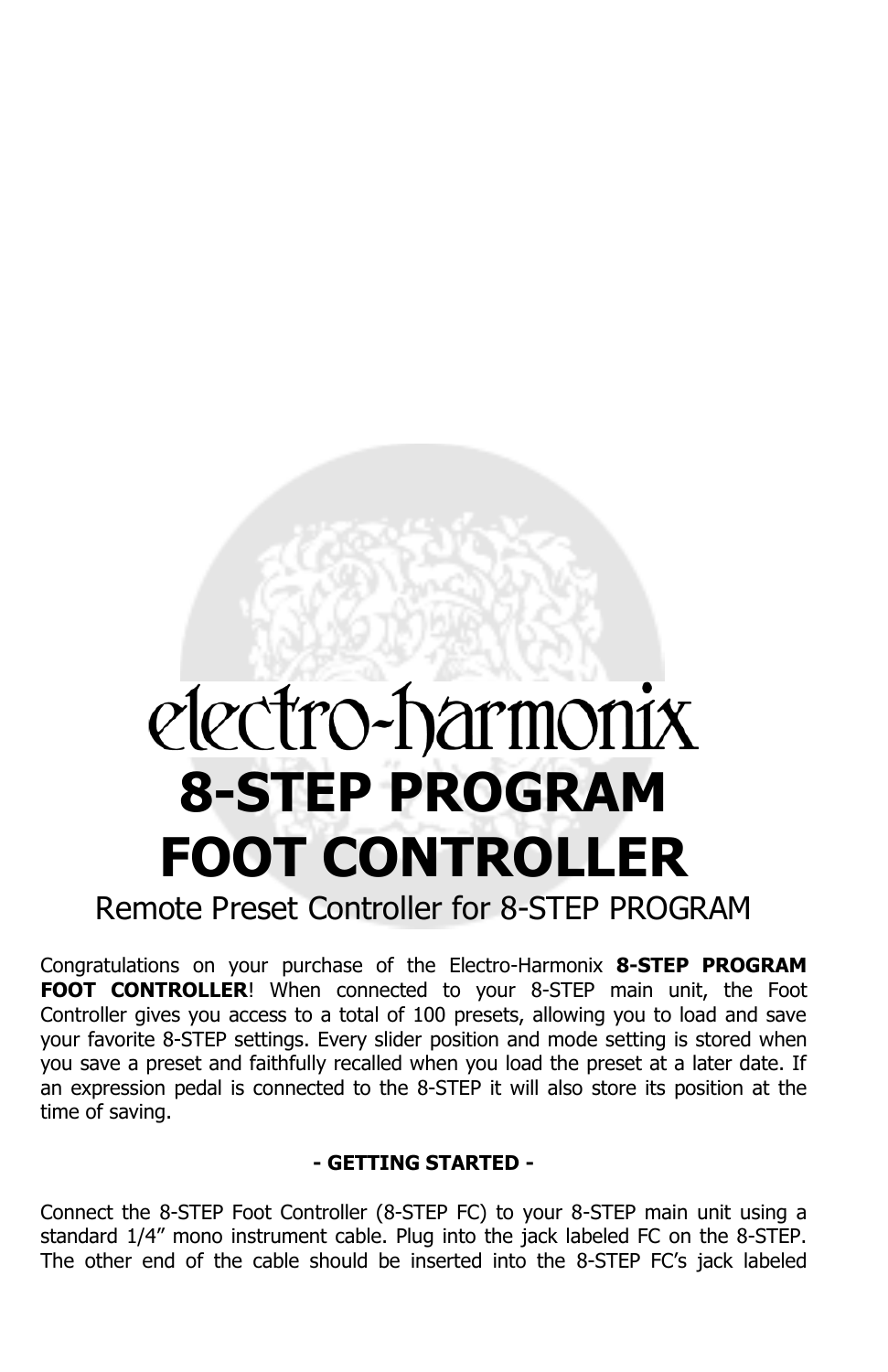INPUT. As long as the 8-STEP main unit is powered up, at least one digit on the 8- STEP FC will light up indicating it is ready for use.

# **- DISPLAY AND CONTROLS -**

**2-DIGIT LED DISPLAY** – The LED digits display the currently selected or loaded preset number. The numbers range from 0 to 99. When a preset is loaded, the rightmost decimal point on the 8-STEP FC lights up indicating a PRESET is active; the decimal LED on the 8-STEP main unit also lights. If the rightmost decimal point is **not lit**, than a PRESET is **not loaded**.

**BLINKING DECIMAL POINT** – When a preset is loaded but a parameter has been altered since the last load, the right decimal LED on the 8-STEP Foot Controller blinks continuously to indicate a change has occurred to the preset. The decimal LED on the 8-STEP main unit also blinks in this scenario. If you restore the changed setting, the blinking stops.

**BLINKING DIGITS** – If you load a preset, then turn the Foot Controller's SELECT knob to a different number, the digits on the Foot Controller blink to indicate that a preset is loaded but it is not the preset number currently displayed.

**EMPTY PRESET INDICATION** – When the displayed preset number does not contain a preset, the middle decimal point lights up indicating the preset number is empty. For example, if preset 21 is empty, the 8-STEP FC displays **(2.1)**. Once you save a preset to 21, the display changes to either **(21)** when no preset is loaded or **(21.)** if the preset is loaded.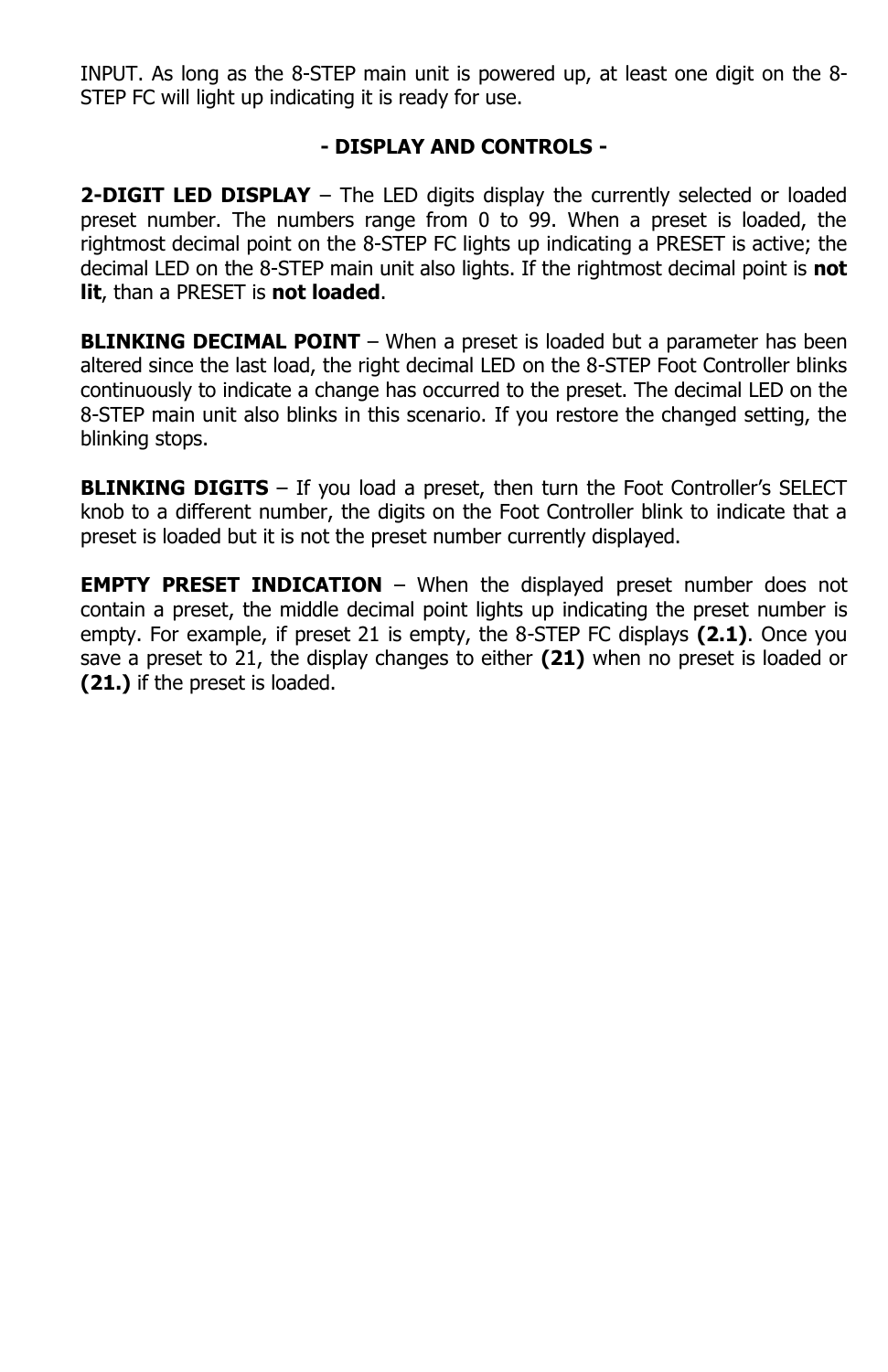**UP/DOWN Footswitches** – If no preset is currently loaded, pressing either footswitch will load the preset associated with the currently displayed number. For example, if the 8-STEP FC is displaying 0 and the right decimal point is not lit, pressing either footswitch will load Preset 0.

If a preset is loaded, press and release the UP Footswitch and the digits on the 8- STEP FC will increment by one while simultaneously loading the preset indicated by the new number. For example, if your 8-STEP FC is displaying **(0.)** and you press the UP Footswitch, the display will load and show Preset 1 **(1.)**. The DOWN footswitch does the same but instead decrements by one.

Press and hold either footswitch for approximately 1 second to jump up or down by 10 presets at a time, instead of just one. Keep holding down the footswitch to continue to jump by 10 presets.

**SELECT Knob** – The SELECT knob can be used to scroll through the presets without loading a new preset. Turn the knob clockwise to scroll up through the presets, turn the knob counter-clockwise to scroll down. Press and release the SELECT knob to load the currently displayed preset. If a preset is loaded, and you turn the SELECT knob, the numbers will blink indicating that a different preset is actually loaded.

Press and hold the SELECT knob for approximately 3 seconds to save the current 8- STEP setting to the preset number currently displayed. After holding the SELECT knob for 3 seconds, the LED display blinks for 2 seconds, indicating that the preset has been saved. The MODE LEDs on the 8-STEP main unit will also blink when saving a preset.

### **- SAVING AND LOADING -**

### **SAVING A PRESET**

To save your current 8-STEP setting, turn the SELECT knob until the 8-STEP FC displays the preset number you would like to save to. If a preset is empty, the middle decimal LED will light. Now press and hold the SELECT knob for 3 seconds. After 3 seconds the digit display blinks for 2 seconds, indicating that the preset is saved. You can now release the SELECT knob.

# **LOADING A PRESET**

There are two ways to load a preset: the UP/DOWN footswitches or the SELECT knob. Use the UP/DOWN footswitches to load the selected number, if the preset is not already activated. Once a preset is loaded, use the UP/DOWN footswitches to increment/decrement through the presets. The footswitches will both load and change the preset number simultaneously.

Use the SELECT knob to scroll through the presets. Press and release SELECT to load the currently displayed preset number.

**PRESET CUE** – If a sequence is running at the time you load a preset, the preset does not load immediately. Instead the new preset is cued up and waits until the current sequence ends and then loads; during this waiting period the digit display blinks rapidly. The sequencer loads the new preset without missing a beat.